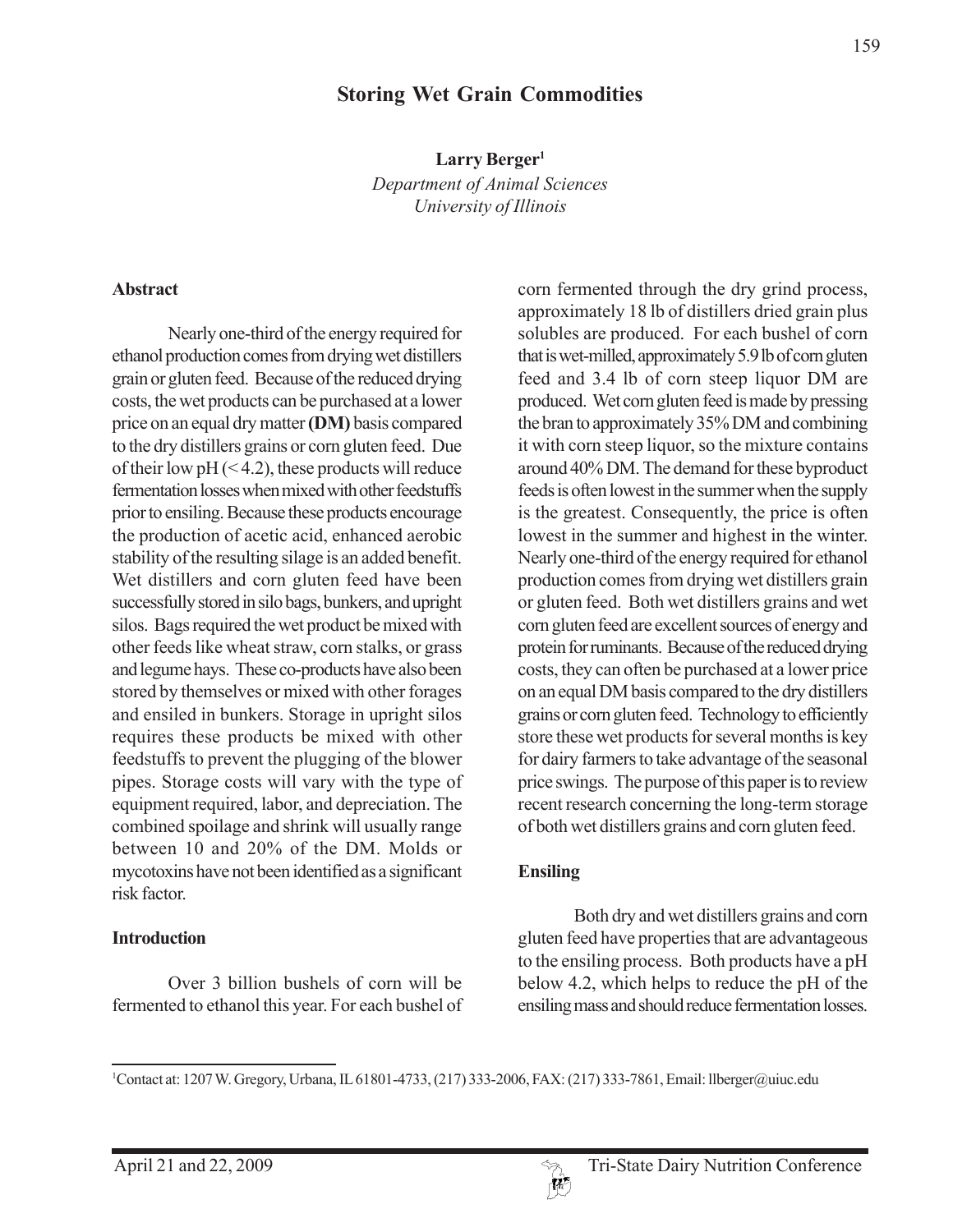The dry distillers or gluten feed can be used as a decant to dry down wet forages, while the wet products reduce the water needs when ensiled with dry feedstuffs. For example in a University of Illinois research trial, corn silage was chopped at 73% moisture and layered into a bunker silo in 3 to 4 inch sheets. A frontend loader was used to pack the silage and to add layers of dry distillers or gluten feed to the bunker silo. On a DM basis, the mixtures were 72% chopped whole-plant corn and 28% byproduct. The distillers grains-corn silage mixture was 33.6% DM, 14.5% crude protein **(CP)**, 0.20% calcium, 0.46% phosphorus, 0.34% sulfur, 43.0% NDF, and 77.0% total digestible nutrients **(TDN)** on a DM basis. The gluten fed-corn silage mixture was 33.9% DM, 12.0% CP, 0.21% calcium, 0.46% phosphorus, 0.24% sulfur, 41.6% NDF and 73.0% TDN. The mixtures were allowed to ensile 88 days and then fed at 90% of the diet to growing steers. The same field of corn was harvested 11 days later at 32% DM, ensiled, and mixed with the same levels of distillers grain or corn gluten feed at feeding. All steers gained approximately 2.8 lb/day for 84 days, with small differences between dietary treatments.

Mixing the distillers grains or gluten feed with the chopped whole corn plant produced a palatable silage. Aerobic stability of the silages was determined by putting the silages in styrofoam coolers at ambient temperature and measuring the amount of time required before the silages started to heat. Within 2 days, the control silages were starting to heat; however, the distillers grains and gluten feed silage required 12 and 10 days, respectively, before they started to heat.

 Kalscheur et al. (2003) reported similar findings with wet distillers grains and corn silage. When 50:50 and 75:25 ratios (as-fed) of whole corn plant and wet distillers were ensiled, the mixtures did not start to heat ( $4^{\circ}$ F change) for 648 and 312 hours at ambient temperature, respectively. The straight corn silage started to heat after 42 hours at room temperature. Acetic acid in the silage increases

aerobic stability. When compared to the straight corn silage, acetic acid concentrations increased by 70 and 286%, respectively, for the 75:25 and 50:50 mixtures after 3 days of ensiling. After one week of ensiling, acetic acid concentrations exceeded 4% in the 50:50 mixture. Kalscheur et al.(2002) reported that a 70:30 blend (as-fed) of soy hulls and wet distillers grains had an initial pH of 4.3. Soy hulls were chosen because they are low in protein, fat, phosphorus, and sulfur and thus compliment the wet distillers grains, while at the same time being an excellent source of digestible fiber. The ensiled mixture had excellent preservation and palatability. Beet pulp has also been ensiled with wet distillers grains with similar results (Kalscheur et al., 2004).

Nebraska researchers have evaluated the type and level of forage needed to successfully bag wet distillers grains and wet gluten feed (Erickson et al., 2007). The initial DM for the wet distillers grains was approximately 35%. When the wet products were bagged by themselves, the bags were much flatter and wider than normal. If typical pressures were applied during bagging, the bags would split. Mixing the wet distillers with chopped forages returned the bag to a more normal shape and prevented splitting. The minimal amount of the three chopped forages on a DM basis was 12.5% wheat straw, 15% grass hay, and 22.5% alfalfa hay at 300 psi pressure on the bagger. When the mixtures were ensiled in mini-bunker silos, approximately 30% wheat straw and 40% grass hay were required to get good preservation (Rasby et al., 2008).

Because of the low pH, it is also possible to preserve wet distillers grains without mixing it with other feedstuffs. The key is to keep it anaerobic and covered so that rain does not washout the acid on the surface. At the University of Illinois, modified wet distillers grains (50% DM) has been stored for over a year in a concrete bunker silo. The bunker had 10 feet high walls, and the product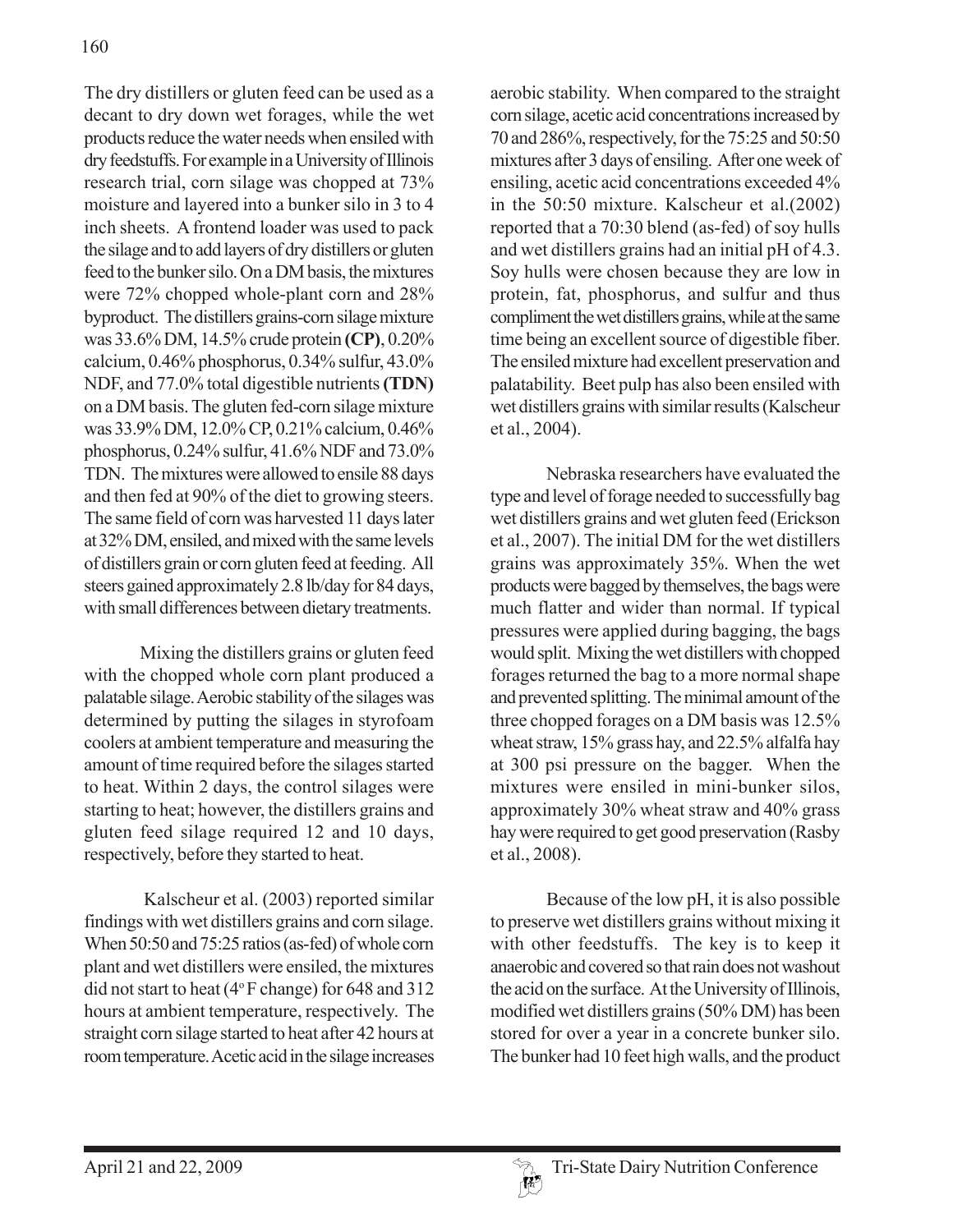was pushed as high as the walls with a frontend loader. One pound of stock salt was applied per square foot of surface before it was covered with plastic. The salt dissolved into the top few inches and helps to prevent mold growth. The plastic was weighted down with tires. After the product had been stored for a year, the surface was almost mold free. The top 18 inches were darker in color, but below that, the product appeared the same as the day it was put into the silo. Regular wet distillers grains (35% DM) have also been stored this way with similar results. Some producers have stored these products without the salt. Surface spoilage is minimized as long as the plastic is tight against the surface. Because these products have the consistency of wet oatmeal, the mass will move to the point of least resistance. Stacking big round bales in the end of the silo will help keep the wet distillers from oozing out.

We have also stored modified wet distillers grains (50% DM) in an oxygen limiting silo for over a year. The biggest challenge was getting the product to blow without plugging the blower pipe. We found that adding 20% whole corn or ground corn cobs (DM basis) provided enough abrasiveness to the blower pipe walls that the mixture could be blown into a structure 60 feet tall. The product stored extremely well and could be unloaded with a silage unloader.

## **Molds and Mycotoxins**

There is limited research evaluating molds and mycotoxins that can occur when wet distillers grains or corn gluten feed are stored. Munkvold (2007) evaluated the fungal colonization and mycotoxin contamination of periodic samples of wet distillers grains, modified wet distillers, dried distillers grains, condensed distillers soluble, and a haycondensed distillers soluble mixture. Samples were taken from September through March. Condensed distillers solubles were stored in a tank and had little fungal contamination. Dried distillers grains had low

levels of *Aspergillus flavus* present, but there was no visible growth throughout the sampling period.

Several types of *penicillium* were found on both the wet and modified distillers grains. The surface of the wet and modified distillers grains tested positive for *Fusarium* species. At each sampling date, the modified distillers consistently had higher levels of fungal contamination and types of fungi than the wet distillers grains. Visibly moldy samples of wet and modified distillers grains tested positive for fumonisins. There were no aflatoxins, zearalenone, or zearalenol detected. The potential for fumonisin and aflatoxin exist; however, it was not clear from this study whether hazardous levels can be reached during typical storage periods (Munkvold, 2007). Similar studies for wet corn gluten feed are not available.

## **Costs**

The costs to store wet distillers or corn gluten feed can vary greatly. For example, if the wet products are going to be consumed within a week of delivery, then nothing more is needed, than to keep the pile covered to minimize runoff. If longer term storage is needed, then a bag, bunker, or upright silo is recommended. Input costs for bagging will include the cost of the wet co-product, forage, forage processing, mixing equipment, bagger costs or rent, bag, fuel, plastic disposal, and labor. Input cost for a bunker without mixing it with other feedstuffs include the co-product, frontend loader, plastic, tires, salt if applied to the surface, and depreciation on the bunker. Shrink and spoilage cost will vary greatly. Illinois feedlots have observed 10 to 20% shrink and spoilage, depending on the type of structure and length of storage. Bags and wellmanaged bunkers should be on the lower end of that range.